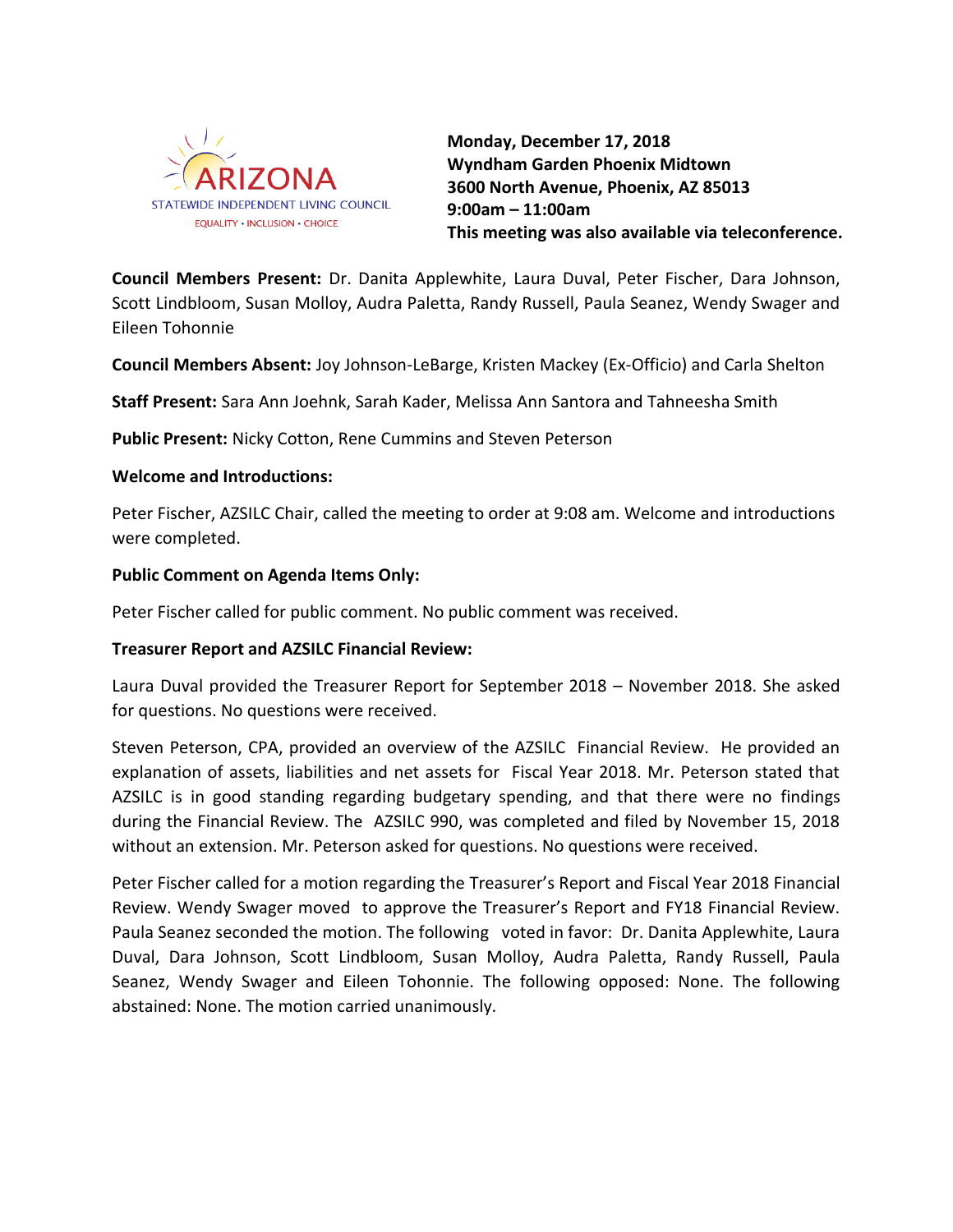# **Approval of the Consent Agenda:**

Peter Fischer offered time to review the items on the Consent Agenda which included the following:

- A. Approval of Full Council Meeting Minutes from 9/17/18
- B. Approval of Executive Committee Meeting from 11/21/18
- C. Approval of September 2018 November 2018 Financial Statements
- D. Approval of AZSILC Bylaw Amendment as submitted on 9/17/18

Peter Fischer called for a motion in regard to the Consent Agenda. Paula Seanez moved to approve the Consent Agenda. Wendy Swager seconded the motion.

Peter Fischer called for discussion. Susan Molloy inquired about the Needs Assessment. Peter Fischer determined that this question was not germane to the motion, and indicated that this subject would be addressed later in the agenda. No further discussion was introduced.

The following voted in favor: Dr. Danita Applewhite, Laura Duval, Dara Johnson, Scott Lindbloom, Susan Molloy, Audra Paletta, Randy Russell, Paula Seanez, Wendy Swager and Eileen Tohonnie. The following opposed: None. The following abstained: None. The motion carried unanimously.

# **Election of AZSILC Officers:**

The Nominating Committee presented a slate of officers for the vacant positions of Secretary and Vice Treasurer. Nominees for the office of Secretary were Randy Russell and Carla Shelton. Nominees for the office of Vice Treasurer were Scott Lindbloom and Randy Russell. Peter Fischer called for nominations from the floor. No additional nominations were offered. Ballot votes were submitted and calculated. AZSILC Chair, Peter Fischer announced the results of the election. The new officers elected were Randy Russell as Secretary and Scott Lindbloom as Vice Treasurer.

# **Chair Report:**

Peter Fischer provided a short overview of the AZSILC Retreat on December 17, 2018. He thanked Rene Cummins for doing an excellent job as facilitator.

Peter Fischer asked Melissa Ann Santora to present an update on SILC Congress to be held in February 2019. She stated that a workshop proposal for the topic of Emergency Preparedness was submitted by Sara Ann Joehnk and Peter Fischer. Another workshop proposal was submitted by Melissa Ann Santora on the topic of Youth Engagement.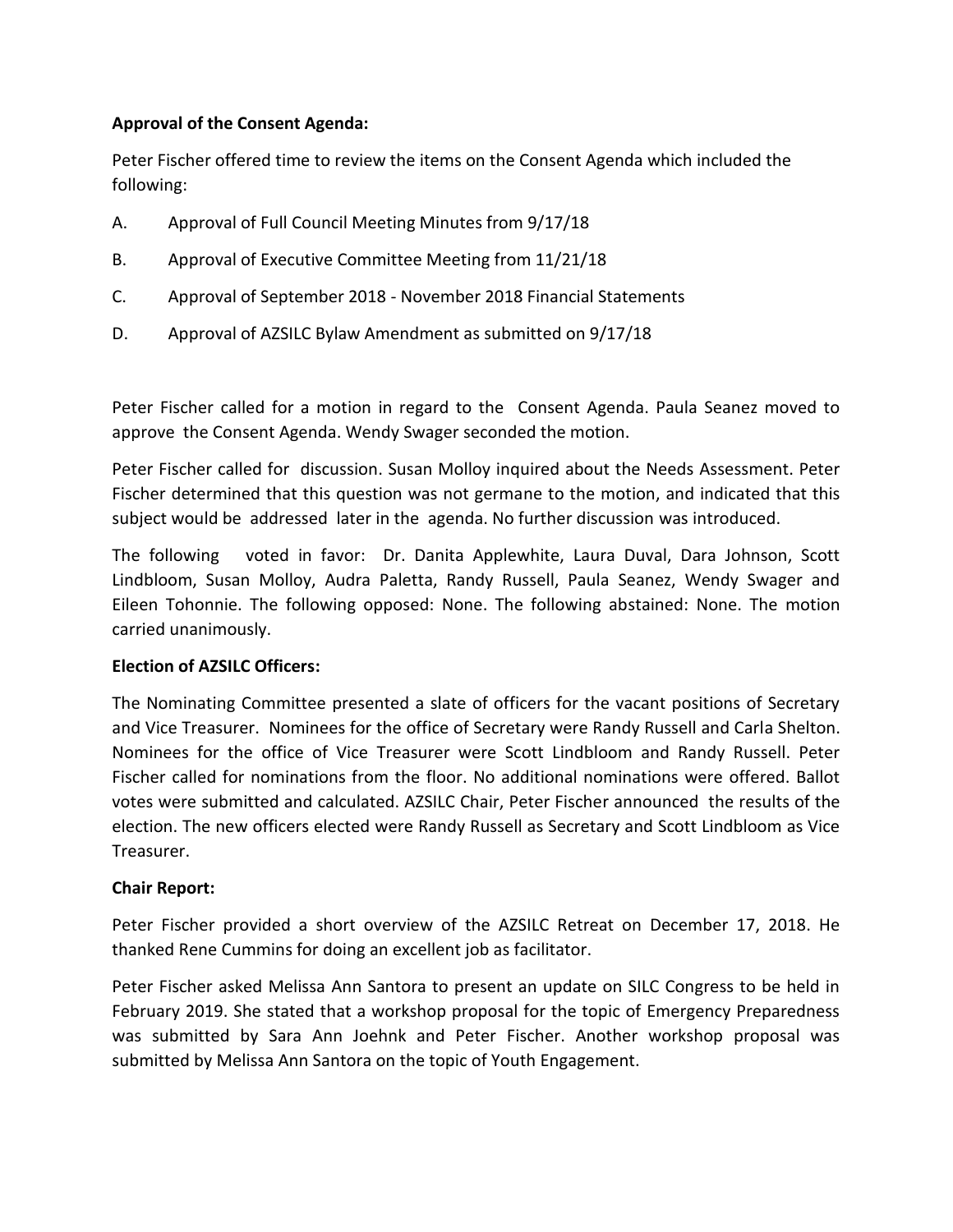Peter Fischer, AZSILC Chair, will be attending the SILC Congress 2019 as well as staff members Melissa Ann Santora, Sarah Kader, and Sara Ann Joehnk.

Sarah Kader was introduced as the AZSILC Director of Operations, effective January 2, 2019. Susan Molloy moved to accept Sarah Kader as the Director of Operations. Paula Seanez seconded the motion.

The following voted in favor: Dr. Danita Applewhite, Laura Duval, Dara Johnson, Scott Lindbloom, Susan Molloy, Audra Paletta, Randy Russell, Paula Seanez, Wendy Swager and Eileen Tohonnie. The following opposed: None. The following abstained: None. The motion carried unanimously.

The next agenda item introduced by Peter Fischer was compensation of the Interim Executive Director and rollover leave. Melissa Ann Santora has served in the capacity of Interim Executive Director from September 16, 2018 – December 31, 2018, without a determination of compensation. In addition, she has an excess of 72 hours of annual leave which she will lose unless it is approved for rollover to 2019.

Laura Duval moved to approve the Interim Executive Director's salary compensation to be increased by \$500 per month for October, November, and December 2018, with increased compensation for September 2018 at \$250, and to approve rollover of an additional 72 hours of annual leave to 2019. Paula Seanez seconded the motion.

Peter Fischer called for discussion. There was conversation around the need for policies for interim positions. Questions were asked by Paula Seanez and Dara Johnson regarding previous practices, and answered by Melissa Ann Santora and Peter Fischer. Dara Johnson requested that policies and procedures be created for interim positions. This request was noted and tabled for a future Personnel Committee agenda. Melissa Ann Santora was asked to leave the room prior to the vote.

Peter Fischer called for a vote. The following voted in favor: Dr. Danita Applewhite, Laura Duval, Dara Johnson, Scott Lindbloom, Susan Molloy, Audra Paletta, Randy Russell, Paula Seanez, Wendy Swager and Eileen Tohonnie. The following opposed: None. The following abstained: None. The motion carried unanimously.

Melissa Ann Santora will resume the position of Director of Innovation, effective January 2, 2019.

Peter Fischer reviewed the active AZSILC committees and asked for member interest in Committee service. Current standing committees are the Personnel Committee (Board) and Nominating Committee (Council). Randy Russell, Laura Duval, and Peter Fischer joined the Personnel Committee. Scott Lindbloom, Peter Fischer and Randy Russell joined the Nominating Committee. Eileen Tohonnie and Nicky Cotton joined the Emergency Preparedness Committee.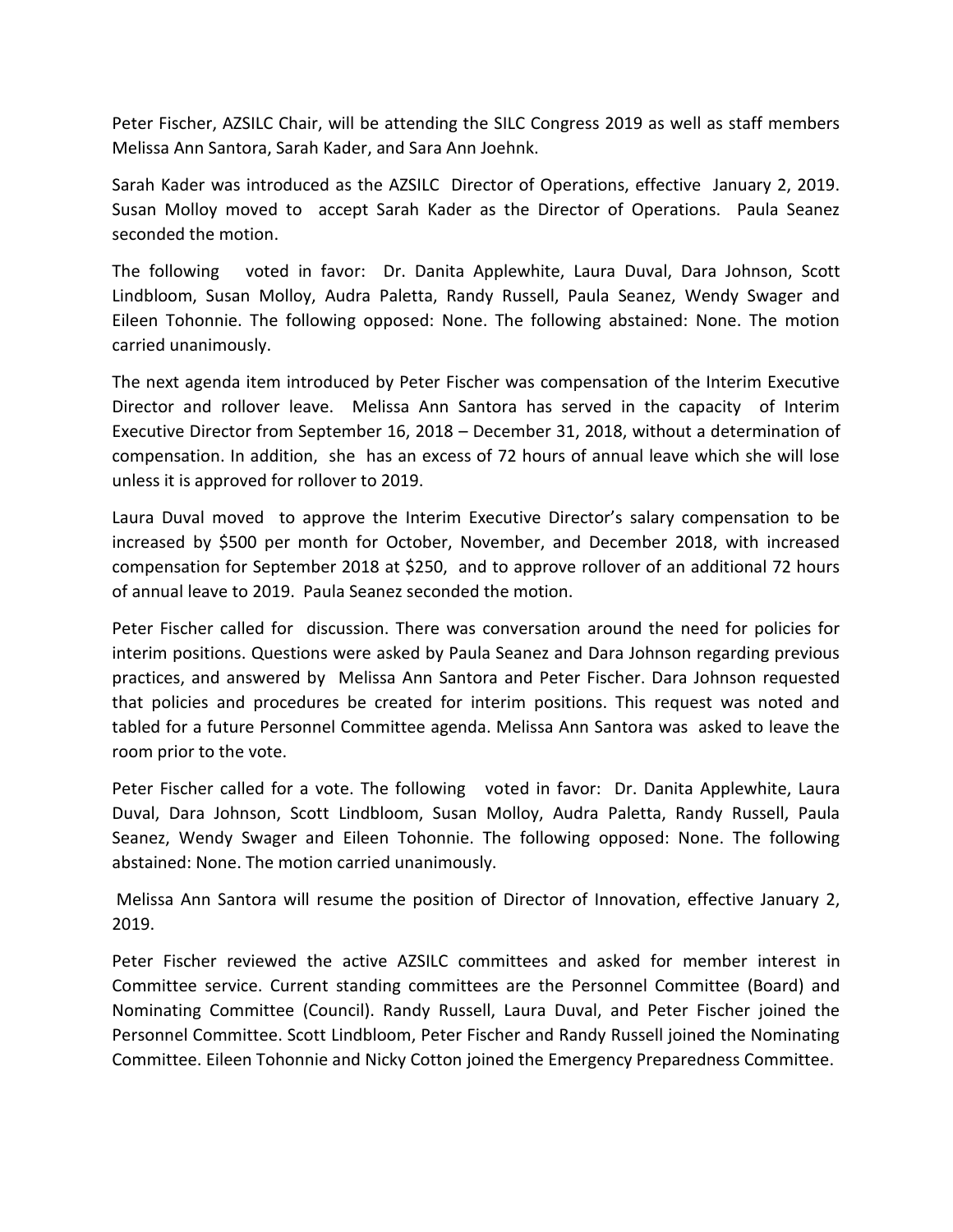## **Presentation of Staff Reports:**

Melissa Ann Santora presented the Interim Executive Director Report. She highlighted accomplishments and progress made in this role to include AZSILC Appointments, SPIL amendment, AZEEI curriculum completion, and ASU Morrison Institute Needs Assessment completion. Melissa Ann Santora also shared highlights and goals regarding the Arizona Youth Leadership Initiatives (AZYLI). She met with Sonoran University on Excellence in Development Disabilities (UCEDD) and University of Arizona Conference and Housing Services to discuss AZYLF 2019 at UA. The Sonoran UCEDD would serve as sponsor for the UA Forum, and costs would be reduced. The AZYLI Alumni Association met their annual goals, and have approved new goals, including a two-year goal regarding Disability History in schools. Audra Paletta, AZYLI Alum, has recently been appointed to AZSILC. There were no questions for the Interim Executive Director.

Sara Ann Joehnk presented the Disability Integration Specialist Report. She shared several highlights about the Emergency Preparedness Committee. The committee has been actively recruiting new members. There are currently two youth members and a representative from each Center for Independent Living. Sara Ann Joehnk announced that committee meetings will be held the third Wednesday of each month beginning in January. Joehnk also participated in the Target Event Readiness Forum by Coyote Crisis Collaborative. She announced that the Partners for Preparedness Summit will be held June 11, 2019 in Phoenix, Arizona. The theme is Beyond the Shelter.

Sarah Kader gave a brief update on her orientation process and new responsibilities as Director of Operations. She is looking forward to revitalizing the Arizona Disability Coalition. Her position officially begins January 2, 2019.

Tahneesha Smith also gave a brief update on her orientation process and training as the Administrative Support Specialist.

After the Staff Reports were completed a few questions were asked. Paula Seanez asked for clarification of the Director of Operations and Executive Director roles. Dara Johnson requested clarification on the organizational staff structure. Reponses were provided by Sarah Kader.

# **Committee Reports:**

Peter Fischer stated the Emergency Preparedness Committee will tentatively meet at noon on January 16, 2019. Regularly scheduled meeting shall take place every third Wednesday of each month.

The Executive Committee met November 21, 2018. The highlights of the meeting include new hire of Director of Operations, staff medical insurance and Nominating Committee discussion.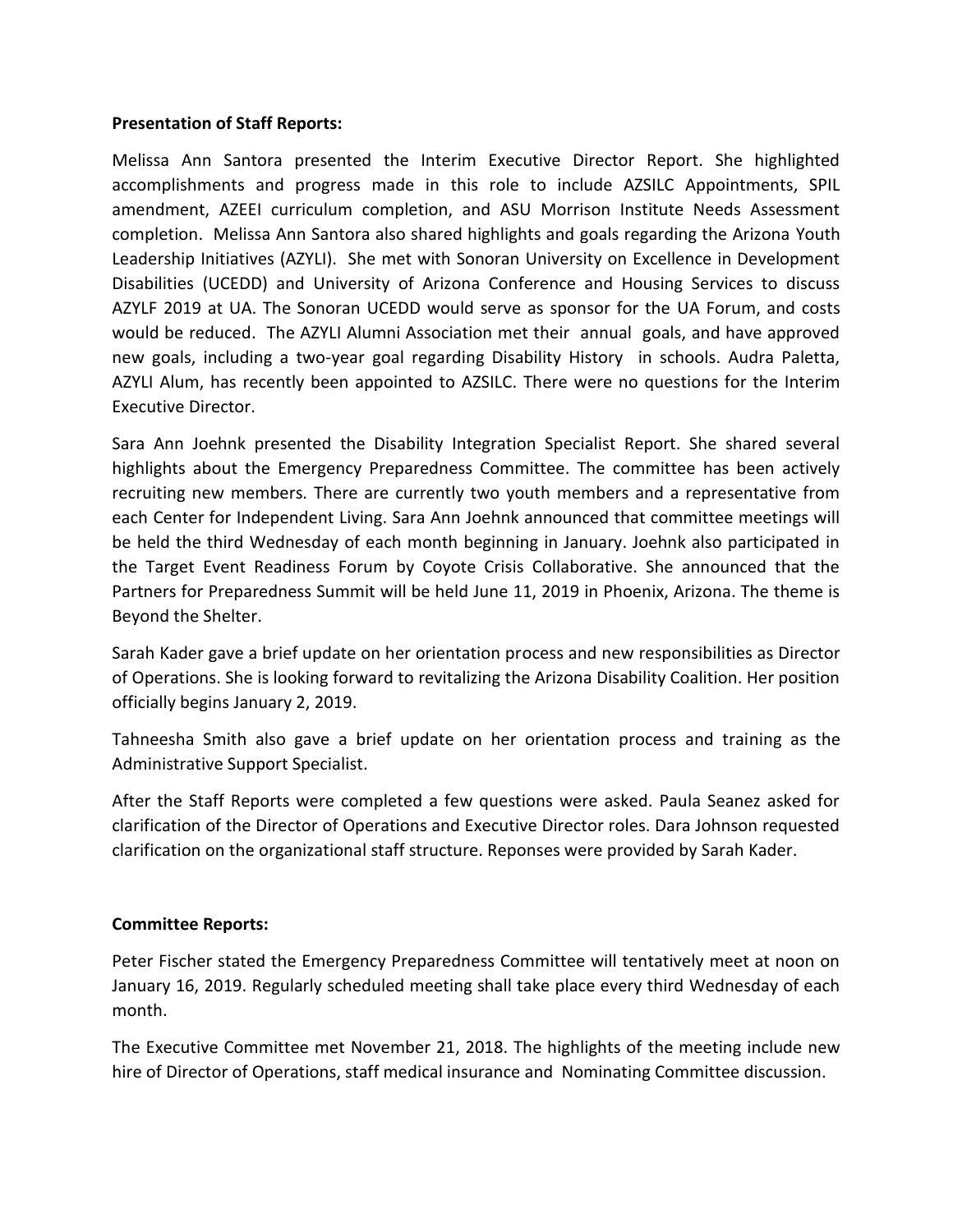Dara Johnson provided an update on the SPIL Evaluation Committee. The most recent meeting was on October 29, 2018 which discussed progress made during January 2018 – September 2018. The committee meets on a quarterly basis. The SPIL Evaluation Committee uses an evaluation tool, and the process has been streamlined so that AZSILC staff now enter the progress data, and the committee determines if timely progress is being made, and/or provides recommendations. Dara Johnson indicated that Needs Assessment is now making progress

Dara gave a brief overview of the SPIL Amendment, which is now being considered for approval by the Administration for Community Living. The intent of the amendment is to revise existing goals to make them more relevant. Regarding the SPIL objective to serve the underserved or unserved populations, Dara Johnson indicated that that the amendment would allow the Centers for Independent Living to determine opportunities for outreach in those areas, and the goal to increase employment opportunities for people who have disabilities would be to enhance engagement and collaboration between the Independent Living Network and the Arizona Employment First initiative.

Melissa Ann Santora stated that having the new position of Director of Operations will assist in keeping the SPIL on track in the future.

# **Agency Reports:**

Laura Duval presented the Independent Living (IL) Network Report. The IL Network met December 10, 2018. Laura Duval shared updates regarding individual Centers for Independent Living with the exception of New Horizons, who were unable to participate in that part of the meeting. Ability 360 and Assist to Independence both received new vans to help address transportation needs. DIRECT Center for Independence acquired a small nonprofit focused on employment. They have also started a nonprofit organization to provide counseling to people who have disabilities that is rooted in Independent Living philosophy.

Up to three staff members from each Center for Independent Living received Facilitator Training for the Arizona Education and Empowerment Education Initiative. The IL Network determined how the Centers will now report consumer satisfaction to AZSILC for SPIL reporting purposes.

The Centers for Independent Living agreed that a one-year SPIL extension using the amendment that has been submitted for approval to the ACL, is the best way to move forward. If the SPIL amendment is not approved, the amendment language will be used in the process of developing a new one-year SPIL.

Peter Fischer called for a motion regarding the upcoming SPIL. Dara Johnson moved motion to approve extending the SPIL amendment if approved by the ACL, and as a contingency, using the amendment language in the process of developing a new on-year SPIL.